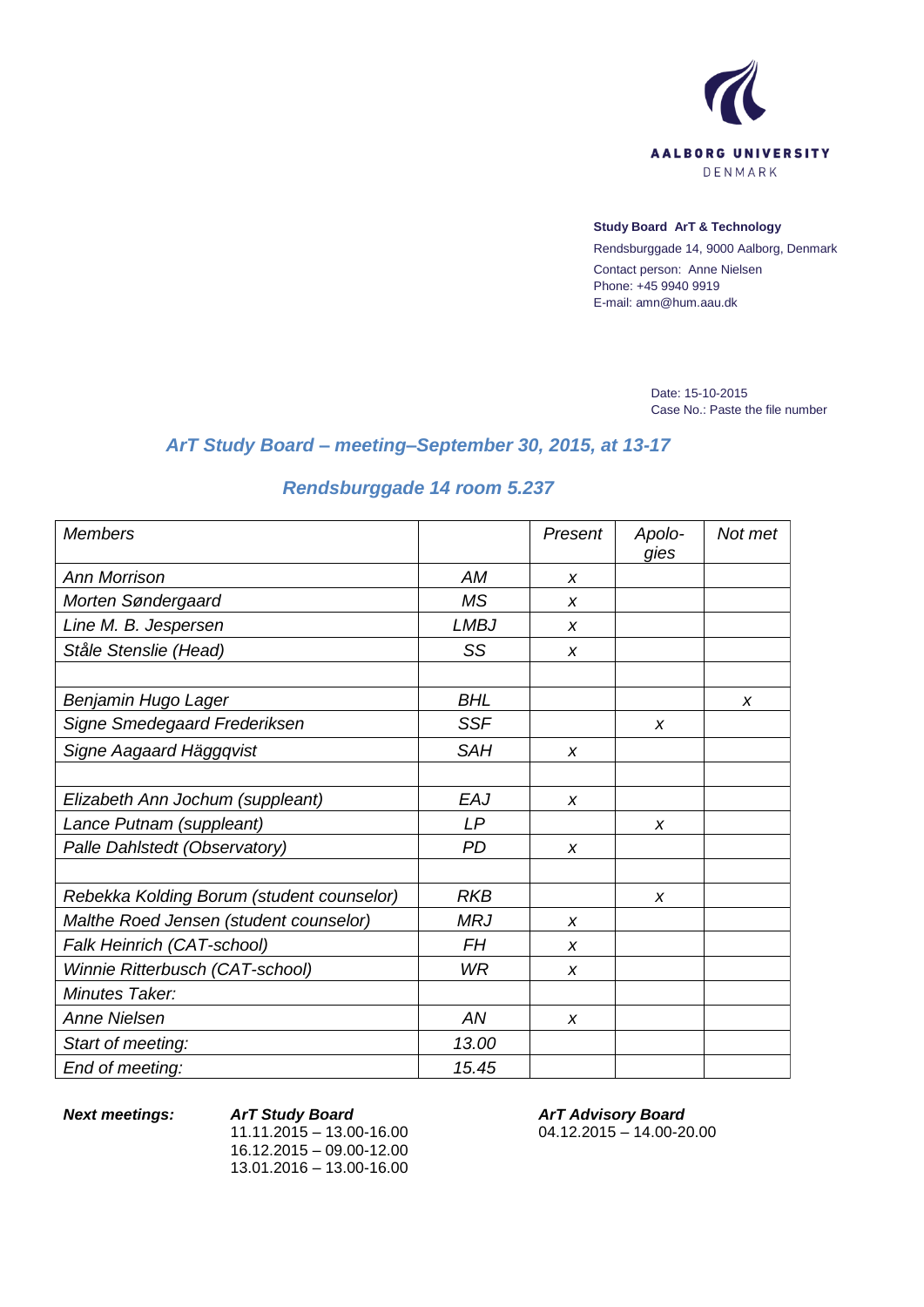

| Item.          | Subject:                                                                                                                                                                                                                                                                    |
|----------------|-----------------------------------------------------------------------------------------------------------------------------------------------------------------------------------------------------------------------------------------------------------------------------|
| 1 <sub>1</sub> | Approval of Agenda 30.09.2015.                                                                                                                                                                                                                                              |
|                | Approved                                                                                                                                                                                                                                                                    |
| 2.             | Approval of Minutes - meeting 12.08.2015 and 26.08.2015                                                                                                                                                                                                                     |
|                | There were no comments – at first the board wasn't able to decide because of lack of members – the<br>Minutes has to be sent out to all members for final approval. AN will send out by e-mail.                                                                             |
| 3.             | News:                                                                                                                                                                                                                                                                       |
|                | <b>Head of Study (SS)</b>                                                                                                                                                                                                                                                   |
|                | Semester Guides, ArT1, ArT3 and ArT5<br>Semester status<br>-<br><b>Current student numbers</b><br>٠<br>Travel reports: ISEA + Ars<br>٠<br>Obel lectures (current and future)<br>۰                                                                                           |
|                | Semester Guides was approved by SS before semesterstart.                                                                                                                                                                                                                    |
|                | Moodle has to be tightened up according to where the information's are on Moodle – courses – mod-<br>ules. Information about the next teacher meeting Fall 2015 will be sent out later.                                                                                     |
|                | Semester start - the students prefer to meet more informal as we did at semester start 2014. The<br>presentation of all teachers gave a good overview and information.                                                                                                      |
|                | Number of students – Fall 2015. ArT1 – 34, ArT3 – 27, ArT5 – 13 + 1. Totalling $75 + 8$ abroad this<br>semester.                                                                                                                                                            |
|                | SS and AM participated in ISEA Canada                                                                                                                                                                                                                                       |
|                | SS, MS and FH participated in Ars, Austria                                                                                                                                                                                                                                  |
|                | Coming conferences of interest to ArT:                                                                                                                                                                                                                                      |
|                | Klik festival, Helsingør - May 2016.                                                                                                                                                                                                                                        |
|                | Transmediale, Berlin - February 2016.                                                                                                                                                                                                                                       |
|                | Obel Lectures held:                                                                                                                                                                                                                                                         |
|                | 09.09.15 Mads Damsbo, Johan Knattrup Jensen<br>16.09.15 Tobi Twang                                                                                                                                                                                                          |
|                | To attract more students and external spectators to ArT guest lectures, it was discussed whether, in<br>future to arrange the lectures at Platform 4. SS has talked with them about a 'Science and Coctails'<br>evening programme. SS and the EAJ will investigate further. |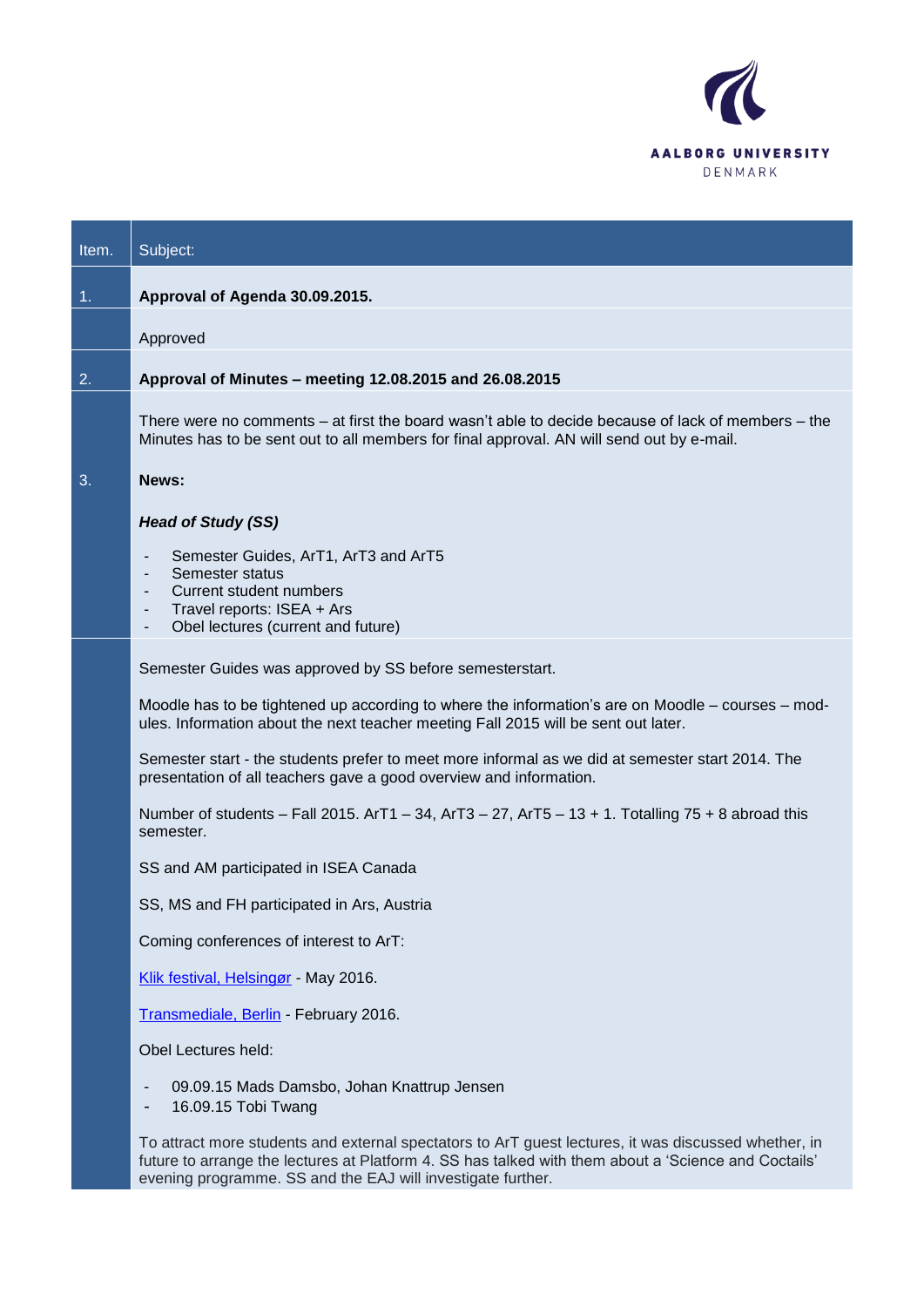

Digital Examination – will now be rolled on all over AAU from spring semester 2016. SS gave a short introduction to the system – the ArT board must decide which exams has to be digital in the future. *- Relate* **(SS)** SS has proposed the department to make an ArT knowledge group for teachers. The department is waiting for a new structure to come in place around Christmas before a decision can be made. *- Students* AM participated in the meeting from here. Art Event Committee – (2 students from ArT3 and 5 students from ArT1) – are working for social events for ArT students. A possible profit from the events/parties will be used for the organization of an international study tour for ArT4 and for the bachelor party in June 2016. RUS tour next year – suggestion to go to an artist"s atelier Marit Benthe Norheim – to do some artwork and social networking. SS will work on the idea. *- Students Supervisors* **(MRJ/RKB)** "Studiepraktik" – At October 21.-23., 2015 – 33 students from all over the country will come and follow the ArT study these 3 days. EAJ and Daniel Hristov (ArT5) will help teaching the students. *- CAT-school* **(FH/WRB)** The Minutes from the meeting in August – "Selvevaluering" has been sent out for commenting. The Board needs to decide - Strategy- and Action plan. How do we strengthen ArT? – Will be discussed at the next meeting – based on a presentation from SS. 5. **Spring 2016 (SS) Budget Requisitions** On behalf of the number of students in Fall15 – ArT1 34, ArT3 26 and ArT5 13+1+8 abroad. ArT is expecting 82 students Spring 2016. SS expects the STÅ production in all 2016 will be at least 70 STÅ x 60 hours (Sats 2). Final budget to be discussed at next meeting.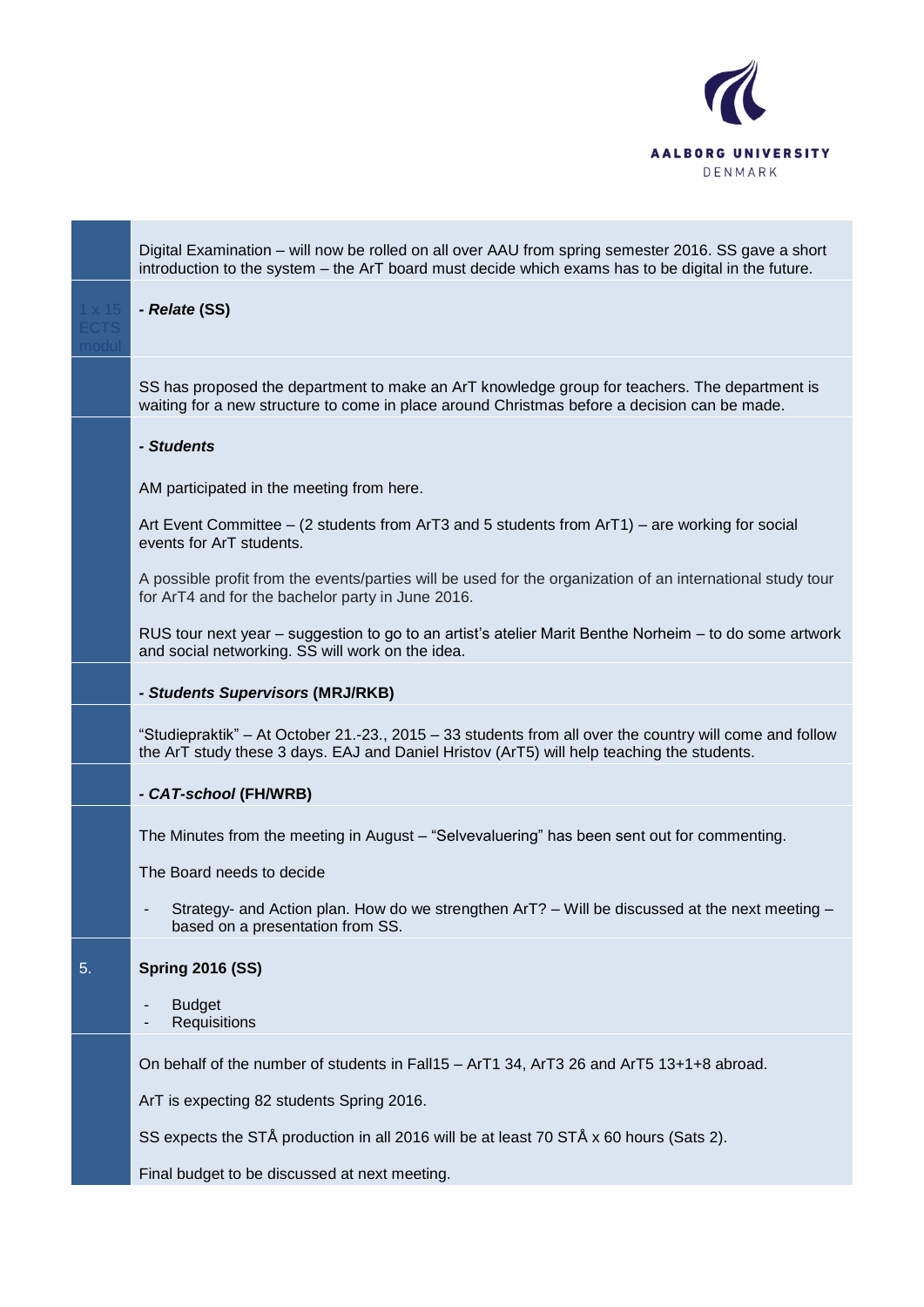

| 6. | Election to the New Studyboard.                                                                                                                                                                                                                                                       |
|----|---------------------------------------------------------------------------------------------------------------------------------------------------------------------------------------------------------------------------------------------------------------------------------------|
|    | Candidates can be suggested from September 30, 2015.                                                                                                                                                                                                                                  |
|    | It was suggested to have a "peace election', meaning we agree beforehand. And to work toward an<br>ArT teacher meeting and an ArT Research group.                                                                                                                                     |
|    | EAJ participated in the meeting from here                                                                                                                                                                                                                                             |
|    | FH gave an update about merging ArT, Oplevelsesdesign and Interactive Digital Media into one Study<br><b>Board</b>                                                                                                                                                                    |
|    | The Dean Henrik Halkier (HH), the head of department Mikael Vetner and FH have had a meeting to<br>discuss the idea of a merge between ArT, Oplevelsesdesign and Interactive Digital Media.                                                                                           |
|    | KOM, AD and MT are positive about the idea. If, then the merger will not happen until after the next<br>study board elections in December.                                                                                                                                            |
|    | There were some discussion in the ArT board – if the educations merge it will be another forum and<br>other subjects there will be discussed - therefore the teachers meetings has to be formalized and<br>options to the new Board of Studies must be discussed before transmission. |
|    | HH will inform all the scientific staff and FH will call for a meeting. The board members are encouraged<br>to spread the word.                                                                                                                                                       |
| 7. | ArT lab.                                                                                                                                                                                                                                                                              |
|    | ArT lab equipment                                                                                                                                                                                                                                                                     |
|    | We still do not have anyone to staff the lab. Our students suffer from this and we urgently need<br>someone in a part time position.                                                                                                                                                  |
|    | Ståle has decided to hire a 1/2-time assistant in the ArT Lab for 2 months i.e. until Christmas. Thomas<br>Kristensen can take the position like last semester                                                                                                                        |
|    | From 2016 the budget will all be at the Department and therefore it will be the Department that ArT has<br>to ask for Lab staff.                                                                                                                                                      |
| 8. | <b>ArT Advisory Board (SS)</b>                                                                                                                                                                                                                                                        |
|    | Next meeting december 4, 2015 at 2 pm<br>٠<br>New Members presented and accepted:<br>Lasse Anderson, Utzon<br>$\circ$<br>Karin Elisabeth Gottlieb, Livechef, Zetland, www. Zetland.dk (CV attached)<br>$\circ$                                                                        |
|    | Next meeting in the ArT Advisory Board is December 4, 2015. After the meeting all are invited to a<br>dance technology piece - performance by our ArT5 students at Teater Nordkraft.                                                                                                  |
|    | Both Lasse and Karin were accepted as new members of Advisory Board. WBR will talk to the Faculty.                                                                                                                                                                                    |
| 9. | <b>AAU kunststrategi</b>                                                                                                                                                                                                                                                              |